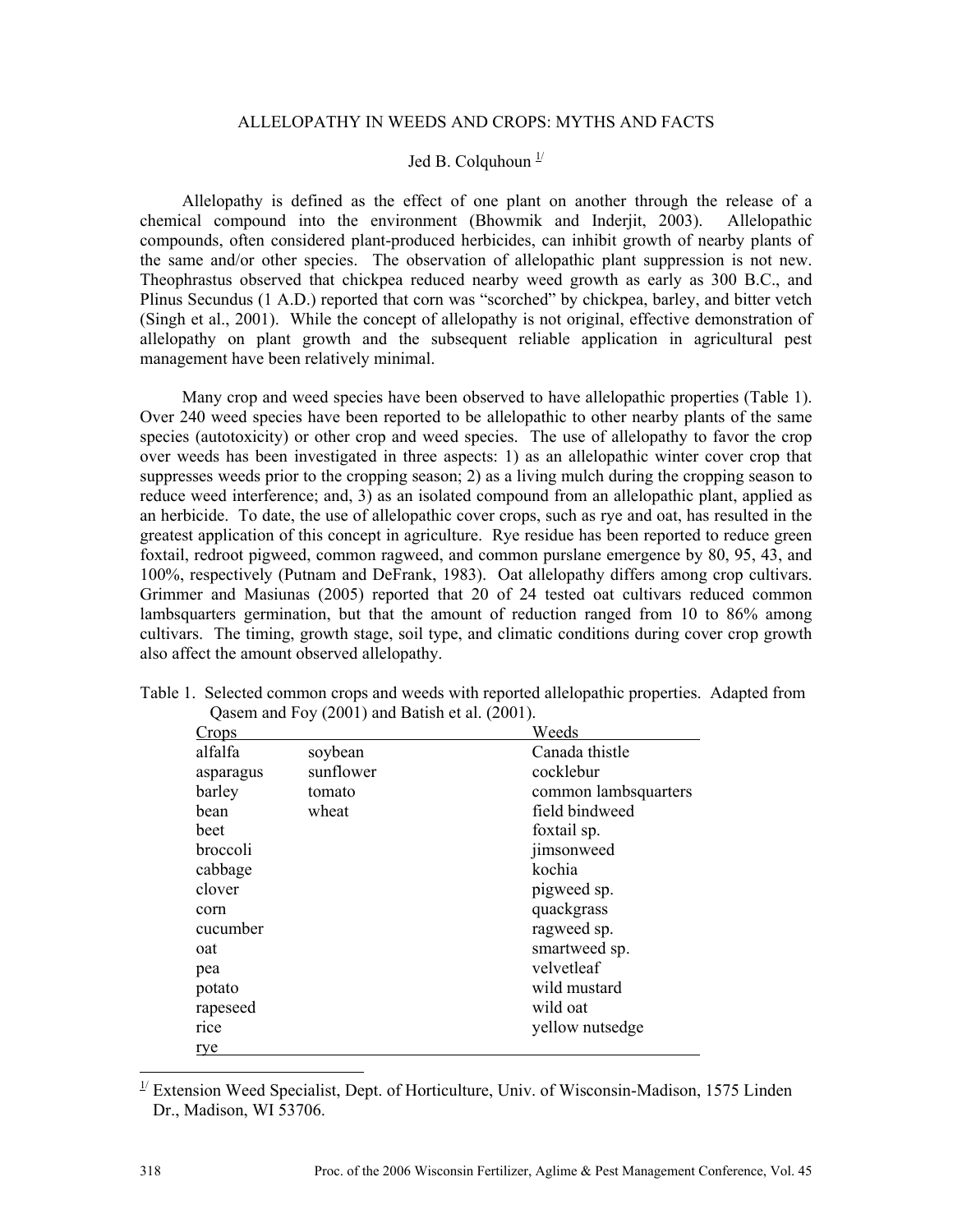The effect of allelopathic crops on weed growth has been very difficult to isolate. Weed suppression by neighboring plants is a combination of allelopathy and physical interference. Physical interference includes impedance of light, water, nutrients, and other resource by the cover crop residue or living mulch. Allelopathic compounds are often very complex and shortlived, and therefore are difficult to isolate and identify. Allelopathy research conducted in greenhouses often doesn't account for the effect of microorganisms, climate, and soil type, and thus often exaggerates the potential weed suppression compared to field conditions. In field research, the effect of physical interference is difficult to separate from allelopathy. Despite these difficulties in research methodology, a few studies have demonstrated allelopathic effects of cover crops on weed growth. Creamer et al. (1996), for example, compared physical suppression by rye and barley residue that had been leached of allelopathic compounds with similar residue containing allelopathic compounds. Yellow foxtail emergence reduction by rye residue was attributed to physical suppression alone, while a combination of physical suppression and allelopathy in barley reduced yellow foxtail emergence by 81%. Petersen et al. (2001) reported that isolated allelopathic compounds from turnip-rape plants suppressed several weed species, including smooth pigweed, spiny sowthistle, and barnyardgrass.

Allelopathic species have also served as the source of plant-derived herbicides. The synthetic herbicides mesotrione (Callisto®) and glufosinate (Rely®, Liberty®) were originally derived from allelopathic compounds. Mesotrione is derived from leptospermone, a compound isolated from the callistemon or bottle brush plant. Glufosinate is derived from a compound found in microbes. The ability to develop more herbicides from allelopathic compounds is limited by several factors. Allelopathic compounds tend to be short-lived in the environment, complex, and unpredictable. Additionally, they are often non-selective in their control, expensive to synthesize, and in some cases, present potential mammalian toxicity, carcinogenic, and allergenic concerns. Despite these limitations, herbicides based on allelopathic compounds often represent novel target sites important in managing pesticide resistance, are water soluble, and are perceived as more "environmentally-benign."

Over 2,900 papers have been published on allelopathy for weed control, dating back to 300 B.C., yet weeds continue to be a concern in allelopathic crops. While allelopathic weed control has often proven difficult to research and demonstrate, it can be applied as a component in an integrated pest management system. In addition to weed suppression benefits, several allelopathic compounds also suppress pathogen and nematode pressure. Current research to increase the reliability of allelopathic pest suppression and to breed for increased allelopathy in crops may improve the practical applications of this concept.

## References

- Batish, D.R., H.P. Singh, R.K. Kohli, and S. Kaur. 2001. Crop allelopathy and its role in ecological agriculture. p. 121-162. *In* R.K. Kohli, P.S. Harminder, and D.R. Batish (ed.) Allelopathy in Agroecosystems. Food Products Press, New York.
- Bhowmik, P.C., and J. Inderjit. 2003. Challenges and opportunities in implementing allelopathy for natural weed management. Crop Protection 22:661-671.
- Creamer, N.G., M.A. Bennett, B.R. Stinner, J. Cardina, and E.E. Regnier. 1996. Mechanisms of weed suppression in cover crop-based production systems. HortScience 31:410-413.
- Grimmer, O.P. and J.B. Masiunas. 2005. The weed control potential of oat cultivars. HortTechnology 15:140-144.